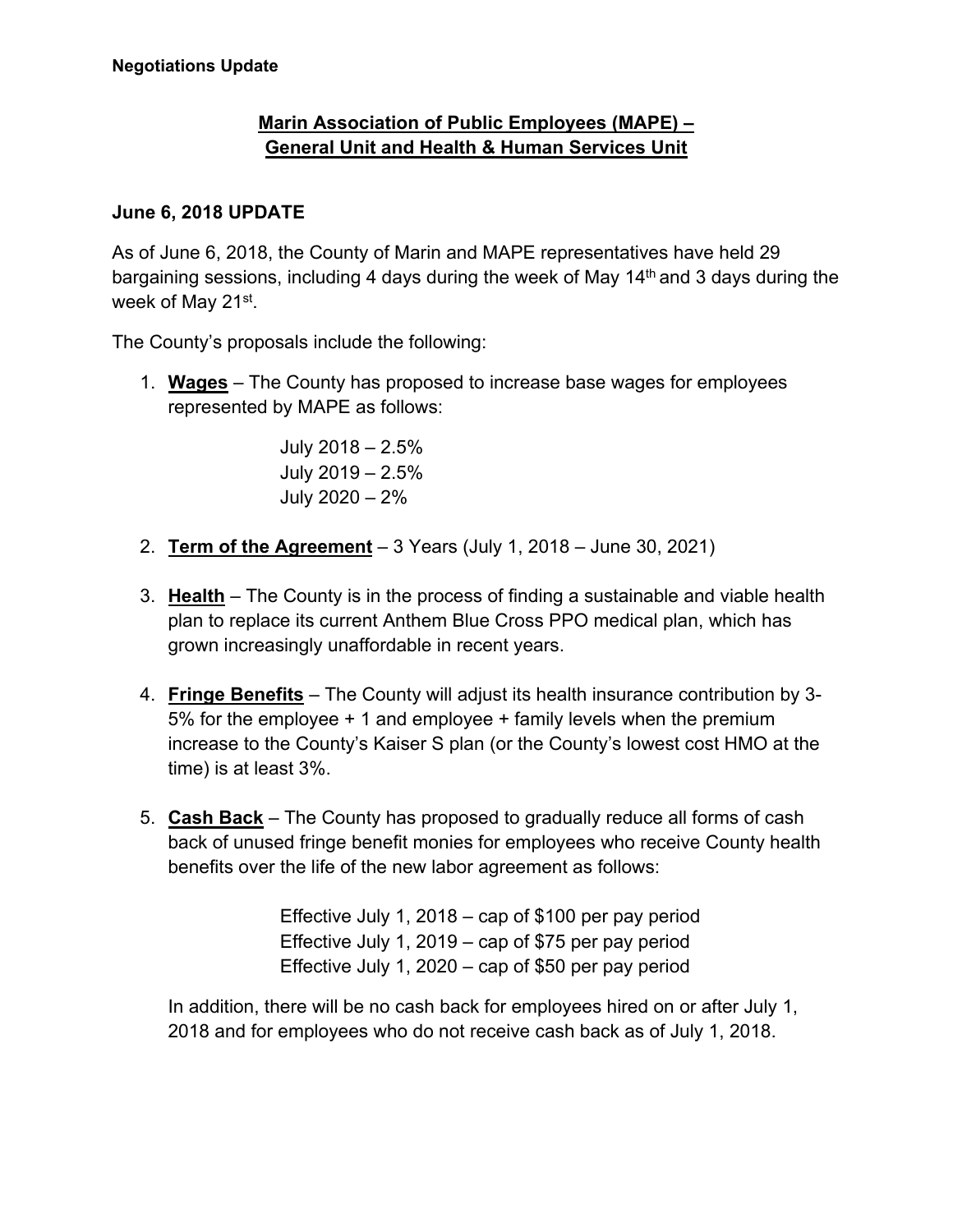- 6. **Vacation** The County has proposed to 1) eliminate the highest level of vacation accrual for employees in the General Unit (i.e., the 30-year accrual level where employees earn 30 vacation days per year; 2) Increase by one year the time it takes for employees to reach an increased vacation accrual level; and 3) eliminate the County's penalty payment if for business reasons, the county must rescind its approval of an employee's vacation time off.
- 7. **Overtime** -The County has proposed that overtime will be paid based on actual hours worked (instead of hours in paid status) in excess of 40 or 37.5 hours per week.
- 8. **Rental Assistance** The County has proposed that the parties meet no later than September 30, 2018 to develop a countywide pilot rental assistance program using the \$250,000 that the County has allocated for this program.

**RideGreen Program** – MAPE also proposed increases to the County's RideGreen program benefits. Since RideGreen is a countywide program, we have responded that the County would increase commuter incentives for all benefits eligible County employees as follows:

| <b>Bike Incentive:</b>     | \$40 per month                                                                             |
|----------------------------|--------------------------------------------------------------------------------------------|
| Carpool Incentive:         | \$40 per month                                                                             |
| Transit Incentive:         | County will match employee<br>contributions up to \$40 per month                           |
| Electric Vehicle Charging: | Reduce daily fee for charging electric<br>vehicles for employees from \$4.00 to<br>\$2.00. |

While the parties continue to bargain to reach an overall tentative agreement, the County and MAPE have also mutually agreed to engage the services of a mediator to assist in this effort. Our first day of mediation will be June  $13<sup>th</sup>$  with additional dates, if necessary, on June 15<sup>th</sup> and June 25<sup>th</sup>.

## Signed Tentative Agreements to date:

- 1. **Shift Differential** The County has proposed to clearly differentiate between the swing and grave yard shifts. Currently, the swing and graveyard shifts overlap by 2 hours (10 PM to 12 midnight). Our proposal seeks to clearly define swing as 5 PM to 10 PM and graveyard as 10:00 PM to 8 AM.
- 2. **Holidays**  To be eligible for the holiday pay, employees must be in paid status on both the day before and the day after the holiday or work the holiday.